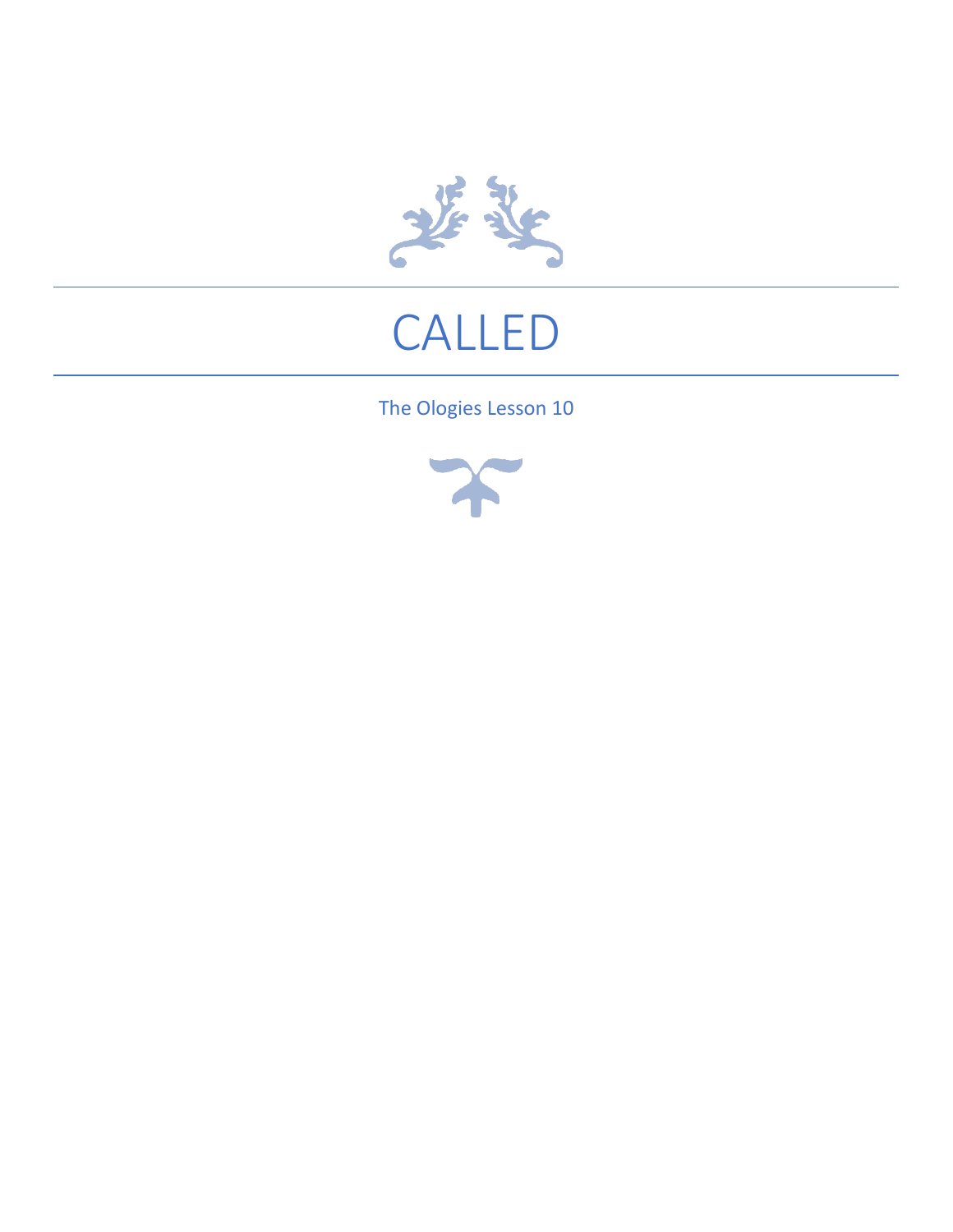### The Ologies – Study and Gathering Guide LESSON 10 - CALLED

#### MAIN POINT:

### Message Notes:<sup>1</sup>

Listen to or view message #10 in *The Ologies,* "Called," at pscconline.com. You can also find it by searching for Pleasant Street Church of Christ on your favorite podcasting service or on the Faithlife app on Apple TV or Roku.

\_\_\_\_\_\_\_\_\_\_\_\_\_\_\_\_\_\_\_\_\_\_\_\_\_\_\_\_\_\_\_\_\_\_\_\_\_\_\_\_\_\_\_\_\_\_\_\_\_\_\_\_\_\_\_\_\_\_\_\_\_\_\_\_\_\_\_\_\_\_\_\_\_\_\_\_\_\_\_\_\_\_\_\_\_\_\_\_\_\_\_\_\_\_\_\_\_\_

#### *Thought Questions:*

1. Why do people get confused over what they need to do to "serve God"?

\_\_\_\_\_\_\_\_\_\_\_\_\_\_\_\_\_\_\_\_\_\_\_\_\_\_\_\_\_\_\_\_\_\_\_\_\_\_\_\_\_\_\_\_\_\_\_\_\_\_\_\_\_\_\_\_\_\_\_\_\_\_\_\_\_\_\_\_\_\_\_\_

- 2. What case did Nathan make for more Christians to go into scientific careers?
- 3. What does it mean to salt the earth?
- 4. How can we be the light of the world if Jesus is the light of the world?

#### *Next Steps:*

- 1. How will you be salt this week?
- 2. How will you shine the light in this dark world?

#### *Obedience Challenge: Make Someone's Day*

Work as a family to think of someone you know who has been having a particularly hard time lately or has been struggling for a while. Now think of ways you can all work together to lift their burden or cheer them up this week. You can do your good deeds anonymously or in person. Just be sure to give God the credit.

<sup>&</sup>lt;sup>1</sup> You will share your notes during the Collaboration time of your Life Team meeting.

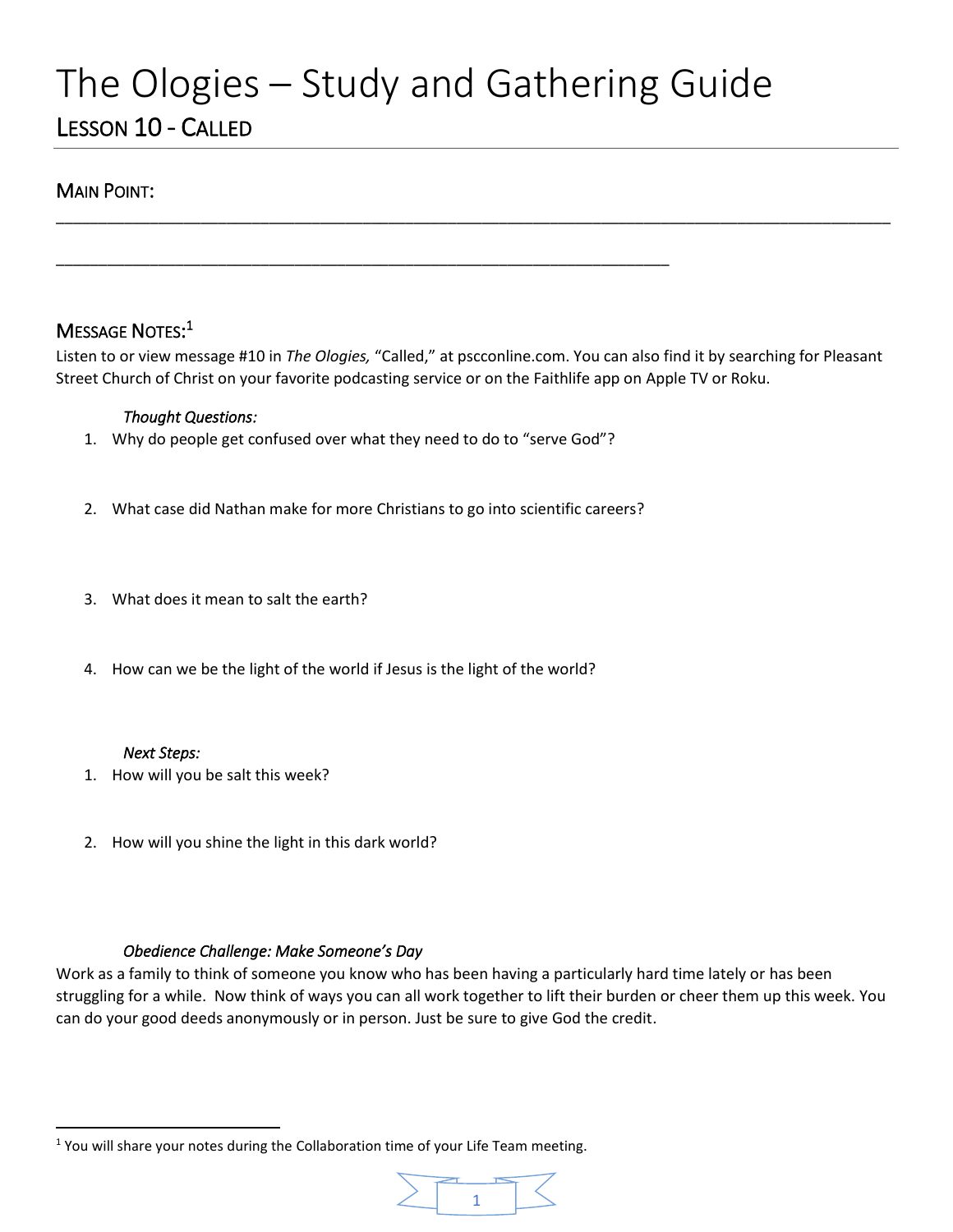#### DAILY DEVOTION GUIDE:

Read the following Scriptures about humankind as created beings, throughout this week. Use the SOAP journaling [method](https://www.olivetree.com/blog/soap-cordeiro/) to help you go deeper into the text. (See Handout)

- ➢ Monday Psalm 8
- ➢ Tuesday Psalm 18
- $\triangleright$  Wednesday Psalm 47
- $\triangleright$  Thursday Isaiah 1
- $\triangleright$  Friday Matthew 5
- $\triangleright$  Saturday Colossians 1

During your Life Team meeting, you'll be given the opportunity to share some of your Application entries. Consider bookmarking any that you'll want to share by way of confession or to encourage others.

Or copy it here for easy reference:

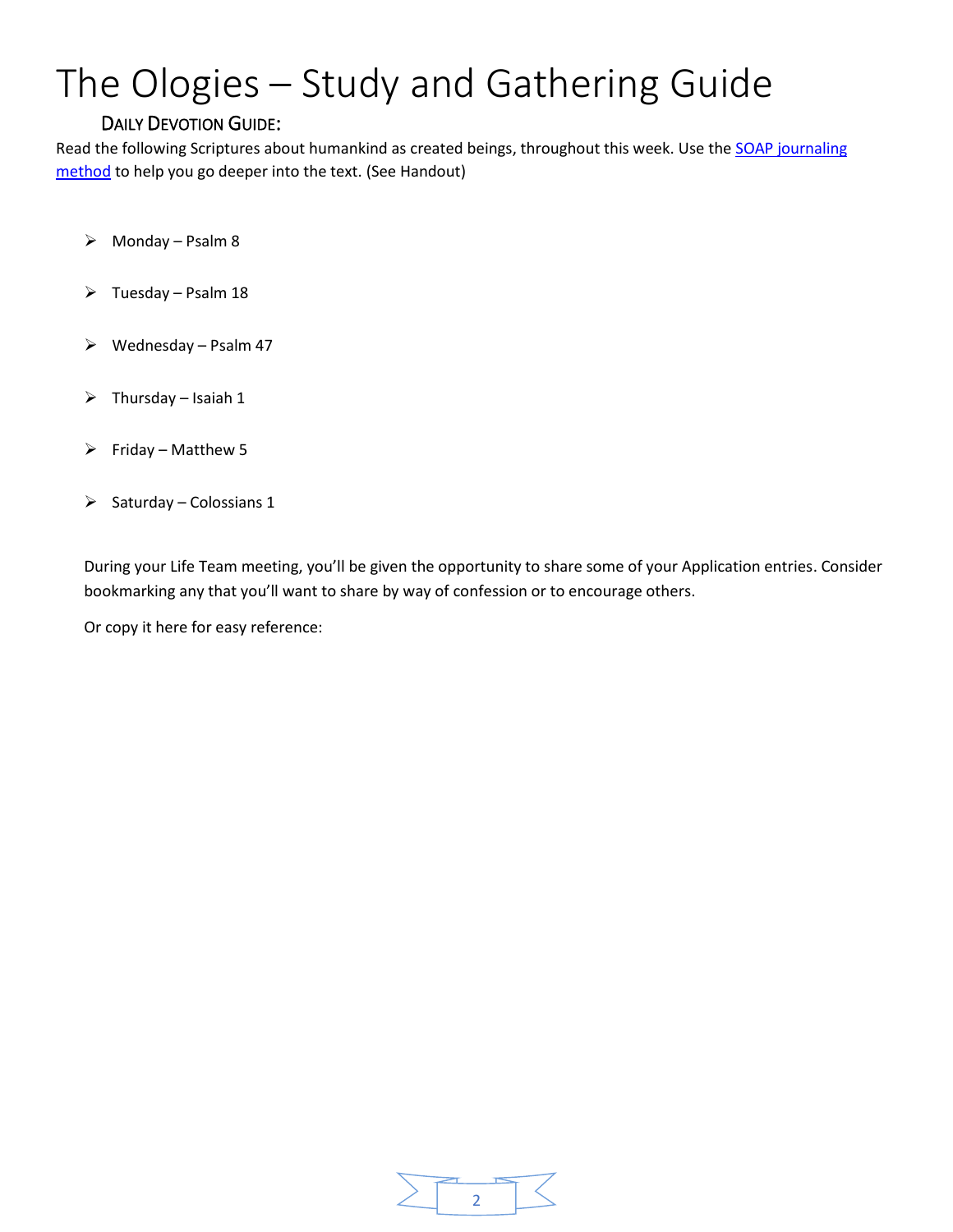### INTERGENERATIONAL GATHERING GUIDE:

#### Primer Exercise:

#### *For Children*

Take your kids with you to the grocery store. Ask them to help you find all the meat in the store. After they take you to the meat section, say: "Good job! Why do you think they have meat over here in these refrigerators?"

Discuss with them the importance of keeping meat cold so it won't spoil. Then ask them if they can think of other places in the store where they might find meat. If they take you to the freezer section say, "Great thinking. This meat is even colder. Why do you think they keep this meat so cold?"

After they've thought it through ask them to think if they can find other meat in the store. Either help them find or take them to the snack aisle to the beef jerky. Say, "Here's some meat out on the shelf at room temperature. Why would this meat be safe to store at room temperature?"

If you're feeling rich, go ahead and open the package to distribute to your kids.<sup>2</sup> If not, just turn it over to look at nutrition facts. Talk about how the meat can sit out because it's got a lot of salt in it.

Tell your kids that Jesus said his followers are the salt of the earth. Explain to them that Jesus didn't have refrigerator or freezer, so salt was important in his life to keep things from spoiling.

Discuss:

- o How does the earth go bad like rotting meat?
- o How can we be like salt to slow down the spread of bad things on the earth?

#### *Everyone Else*

Watch this video of Francis Collins' on his faith and how he applies it to his work in science. Dr. Francis Collins: Harmony - [Life at the Intersection of Science & Faith -](https://www.youtube.com/watch?v=FYvi8qwp7Og) YouTube

- In what ways is Dr. Collins attempting to be the salt of the earth?
- How is he being light in the world?

 $2$  Be sure to keep the package in view so you don't forget to scan it and pay for it on the way out!

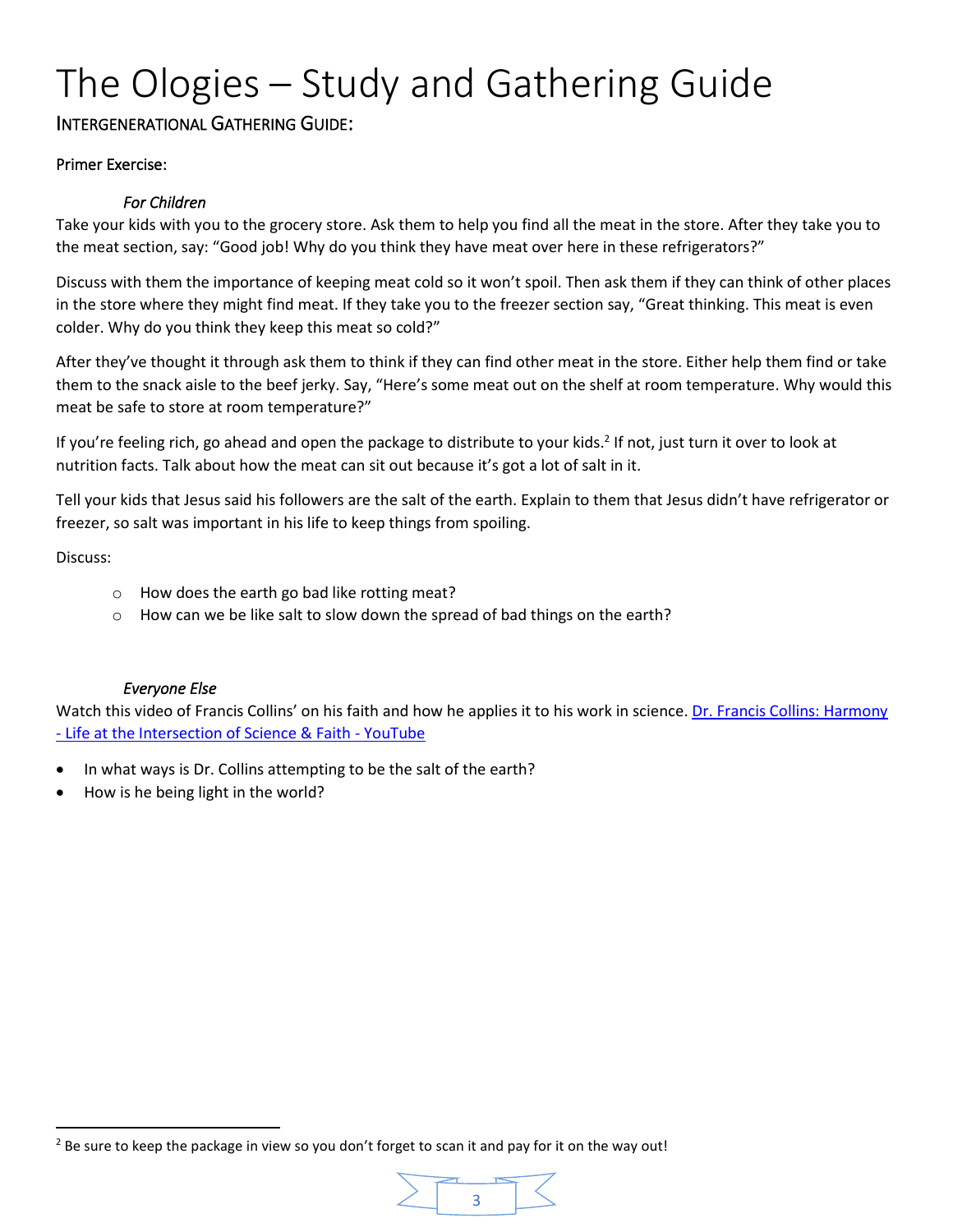The three sessions below are designed for home devotional use. Each session should be done in a separate sitting.

#### Session One: "Live Long and Prosper"

- Read Exodus 20:12
	- o How is this command different from the other nine?
	- o Read Ephesians 6:1-3. What did Paul say was special about this command?
	- o What is the connection between obeying parents and living a good life?
- Application and Prayer
	- o Why do kids disobey their parents?
	- $\circ$  How can faith in God help kids to obey their parents even when it's not easy or fun?

#### Session Two: "National Memory"

- Read Deuteronomy 6:4-12
	- o In this passage, Moses tells the nation of Israel not to forget about God. How can a nation forget something?
	- o What should a nation do to keep from forgetting?
- Application and Prayer
	- o How can we as a family do what Moses told Israel to do in this passage?
	- $\circ$  Pray for other families you know that they will be able to obey this passage as well.

#### Session Three: "Rise and Shine"

- Read Ephesians 5:3-20:
	- $\circ$  If we're saved by grace apart from anything we've done,<sup>3</sup> why should we bother to live good lives?
	- o What does Paul call, "deeds of darkness"?
	- o What is the "fruit of the light"?
	- o Why should we gather to worship with God's people?
- Application and Prayer
	- $\circ$  Make a family worship playlist and have every member contribute at least one song.
	- $\circ$  Find lyric videos or print lyric sheets and have a time of family worship using your playlist.

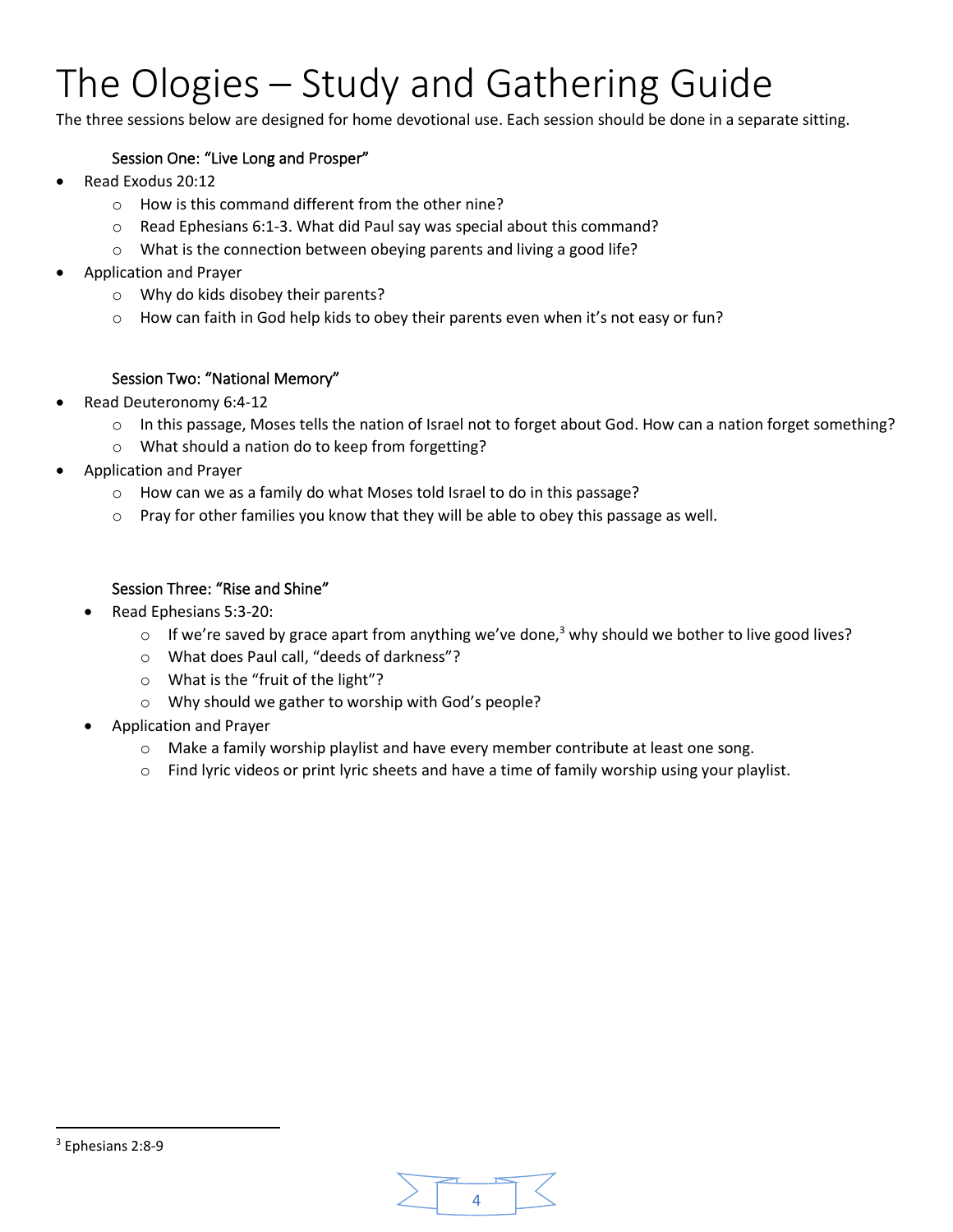LIFE TEAM GATHERING GUIDE:







That they may see your good deeds<br>And praise your Father in heaven. Let your light shine before men.

Matthew 5:16

And Christ will shine on you."

5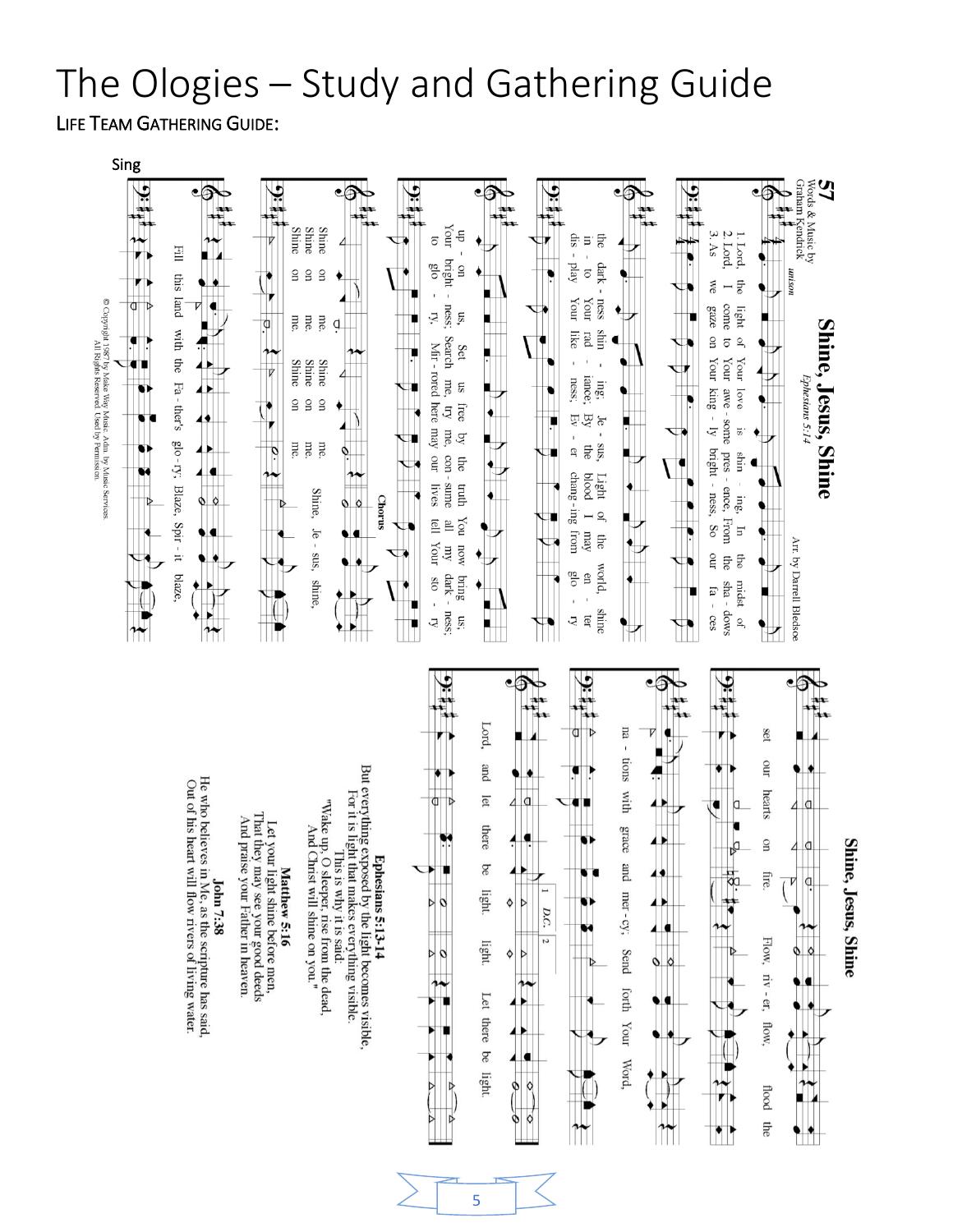

Go to<https://pscconline.com/wp-content/uploads/2021/08/Hear-O-Israel.mp3> for the tune.

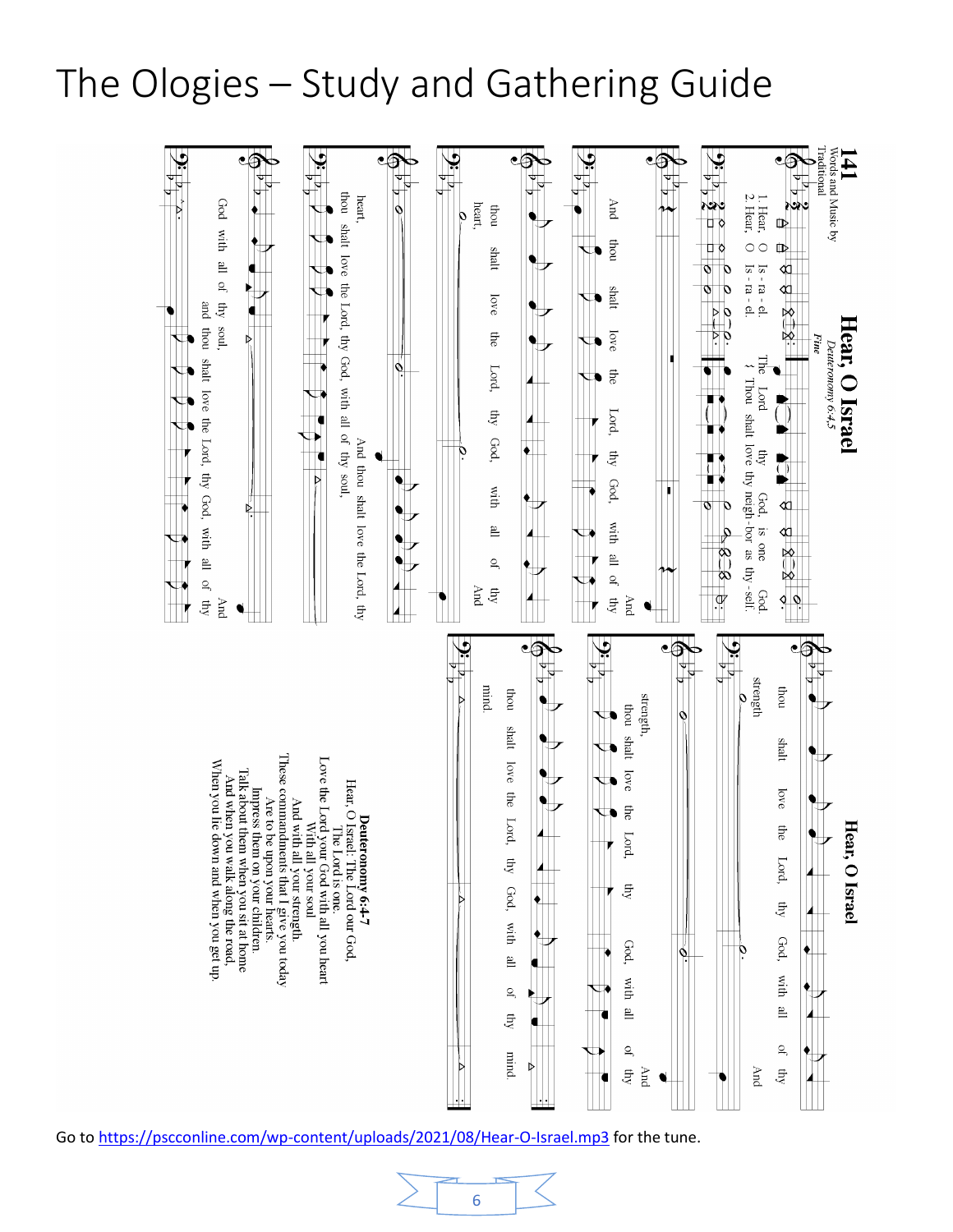#### Scripture Discussion

 $\triangleright$  Read Matthew 5:13-16.

- o How is the "earth" different from the "world"?
- o Look at vs. 1-12.
	- How can we recognize saltiness?
	- What would make the salt become unsalty?
- o Look at vs. 17-48.
	- How does Jesus want us to go from being "good people" to being "the light of the world"?

#### Pray

- $\triangleright$  Get a volunteer to close the prayer time at the end.
- ➢ Recite the following Prayer of St. Francis in unison:

*Lord, make me an instrument of your peace:*

*where there is hatred, let me sow love;*

*where there is injury, pardon;*

*where there is doubt, faith;*

*where there is despair, hope;*

*where there is darkness, light;*

*where there is sadness, joy.*

*O divine Master, grant that I may not so much seek*

*to be consoled as to console,*

*to be understood as to understand,*

*to be loved as to love.*

*For it is in giving that we receive,*

*it is in pardoning that we are pardoned,*

*and it is in dying that we are born to eternal life.*

*Amen.*

 $\triangleright$  Segue into an open prayer time.